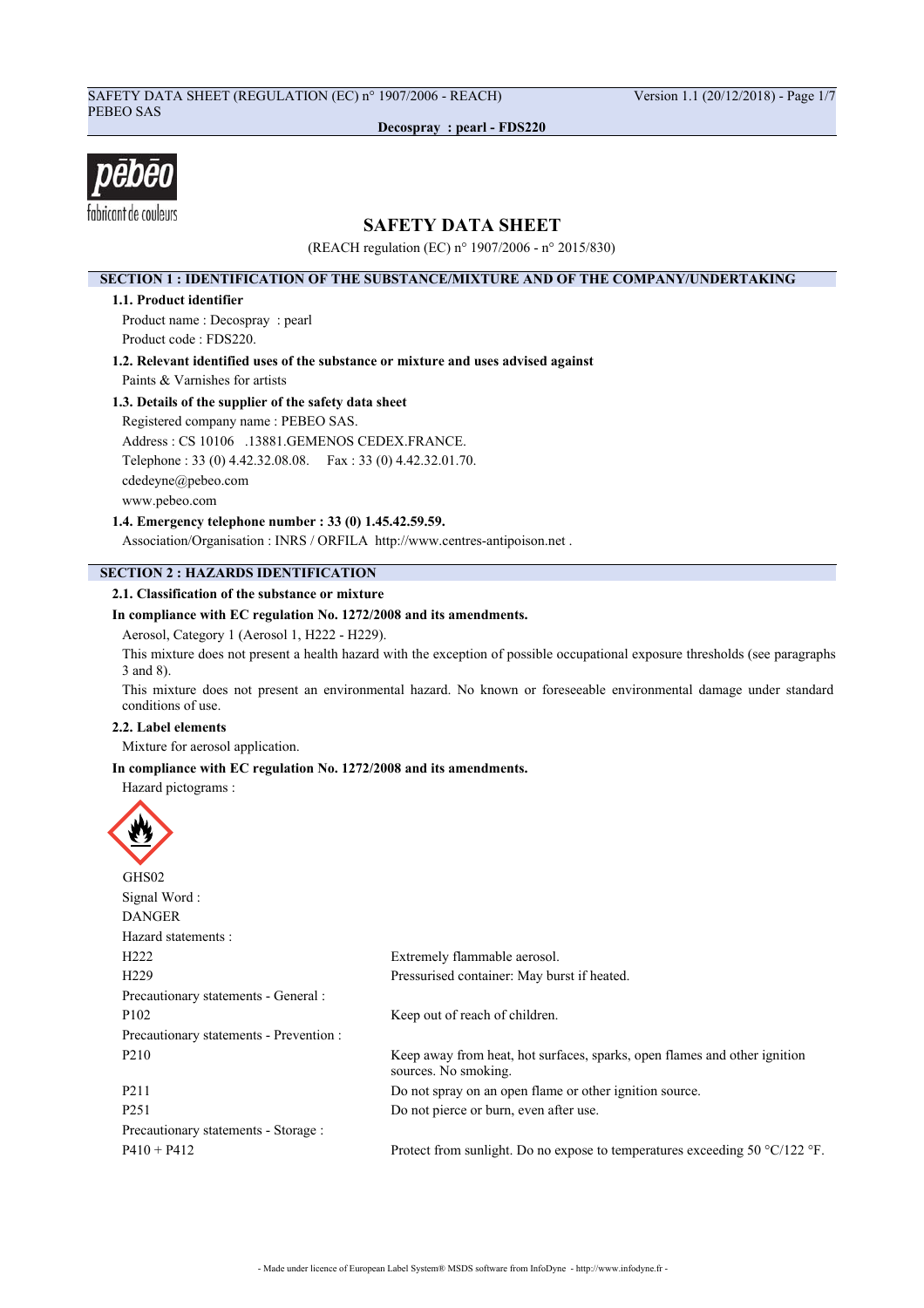#### **2.3. Other hazards**

The mixture does not contain substances classified as 'Substances of Very High Concern' (SVHC)  $\geq 0.1\%$  published by the European CHemicals Agency (ECHA) under article 57 of REACH: http://echa.europa.eu/fr/candidate-list-table The mixture fulfils neither the PBT nor the vPvB criteria for mixtures in accordance with annexe XIII of the REACH regulations EC 1907/2006.

## **SECTION 3 : COMPOSITION/INFORMATION ON INGREDIENTS**

#### **3.2. Mixtures**

No substances fulfil the criteria set forth in annexe II section A of the REACH regulation (EC) n° 1907/2006.

## **SECTION 4 : FIRST AID MEASURES**

As a general rule, in case of doubt or if symptoms persist, always call a doctor.

NEVER induce swallowing by an unconscious person.

#### **4.1. Description of first aid measures**

### **In the event of splashes or contact with eyes :**

Wash thoroughly with fresh, clean water for 15 minutes holding the eyelids open.

### **In the event of swallowing :**

In the event of swallowing, if the quantity is small (no more than one mouthful), rinse the mouth with water and consult a doctor.

Keep the person exposed at rest. Do not force vomiting.

Seek medical attention, showing the label.

If swallowed accidentally, call a doctor to ascertain whether observation and hospital care will be necessary. Show the label.

## **4.2. Most important symptoms and effects, both acute and delayed**

### No data available.

#### **4.3. Indication of any immediate medical attention and special treatment needed**

No data available.

# **SECTION 5 : FIREFIGHTING MEASURES**

# Flammable.

Chemical powders, carbon dioxide and other extinguishing gas are suitable for small fires.

### **5.1. Extinguishing media**

Keep packages near the fire cool, to prevent pressurised containers from bursting.

# **Suitable methods of extinction**

- In the event of a fire, use :
- sprayed water or water mist
- water with AFFF (Aqueous Film Forming Foam) additive
- halon
- foam
- multipurpose ABC powder
- BC powder
- carbon dioxide (CO2)

Prevent the effluent of fire-fighting measures from entering drains or waterways.

## **Unsuitable methods of extinction**

In the event of a fire, do not use :

- water jet

#### **5.2. Special hazards arising from the substance or mixture**

A fire will often produce a thick black smoke. Exposure to decomposition products may be hazardous to health.

Do not breathe in smoke.

- In the event of a fire, the following may be formed :
- carbon monoxide (CO)
- carbon dioxide (CO2)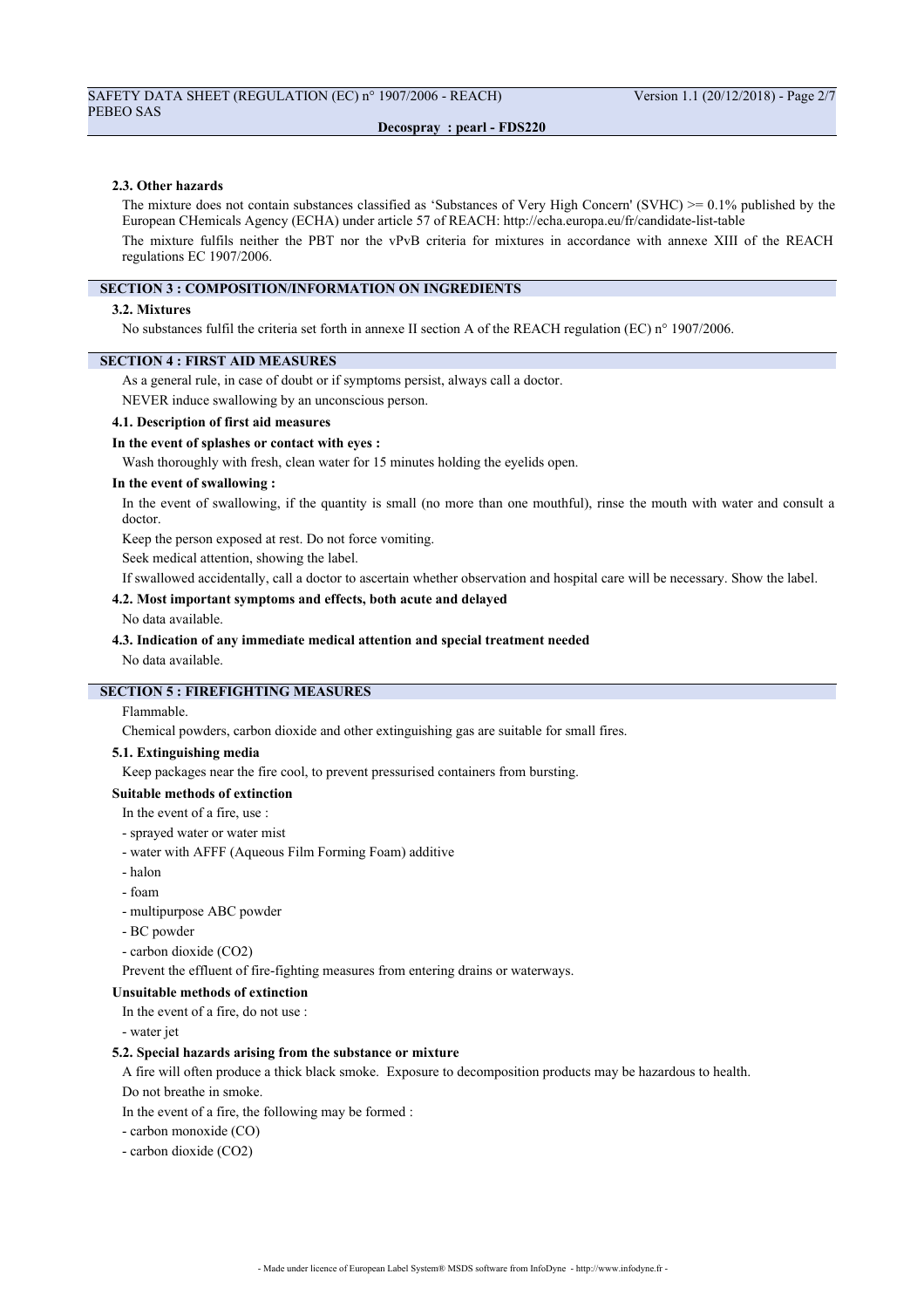### **5.3. Advice for firefighters**

Fire-fighting personnel are to be equipped with autonomous insulating breathing apparatus.

# **SECTION 6 : ACCIDENTAL RELEASE MEASURES**

# **6.1. Personal precautions, protective equipment and emergency procedures**

Consult the safety measures listed under headings 7 and 8.

## **For non first aid worker**

Because of the organic solvents contained in the mixture, eliminate sources of ignition and ventilate the area.

### **For first aid worker**

First aid workers will be equipped with suitable personal protective equipment (See section 8).

## **6.2. Environmental precautions**

Contain and control the leaks or spills with non-combustible absorbent materials such as sand, earth, vermiculite, diatomaceous earth in drums for waste disposal.

Prevent any material from entering drains or waterways.

# **6.3. Methods and material for containment and cleaning up**

Clean preferably with a detergent, do not use solvents.

# **6.4. Reference to other sections**

No data available.

# **SECTION 7 : HANDLING AND STORAGE**

Requirements relating to storage premises apply to all facilities where the mixture is handled.

# **7.1. Precautions for safe handling**

Always wash hands after handling.

Ensure that there is adequate ventilation, especially in confined areas.

### **Fire prevention :**

Handle in well-ventilated areas.

Vapours are heavier than air. They can spread along the ground and form mixtures that are explosive with air.

Prevent the formation of flammable or explosive concentrations in air and avoid vapor concentrations higher than the occupational exposure limits.

Do not spray on a naked flame or any incandescent material.

Do not pierce or burn, even after use.

Use the mixture in premises free of naked flames or other sources of ignition and ensure that electrical equipment is suitably protected.

Keep packages tightly closed and away from sources of heat, sparks and naked flames.

Do not use tools which may produce sparks. Do not smoke.

Prevent access by unauthorised personnel.

# **Recommended equipment and procedures :**

For personal protection, see section 8.

Observe precautions stated on label and also industrial safety regulations.

Do not breathe in aerosols.

Packages which have been opened must be reclosed carefully and stored in an upright position.

## **Prohibited equipment and procedures :**

No smoking, eating or drinking in areas where the mixture is used.

#### **7.2. Conditions for safe storage, including any incompatibilities**

No data available.

#### **Storage**

Keep out of reach of children.

Keep the container tightly closed in a dry, well-ventilated place.

Keep away from all sources of ignition - do not smoke.

Keep well away from all sources of ignition, heat and direct sunlight.

The floor must be impermeable and form a collecting basin so that, in the event of an accidental spillage, the liquid cannot spread beyond this area.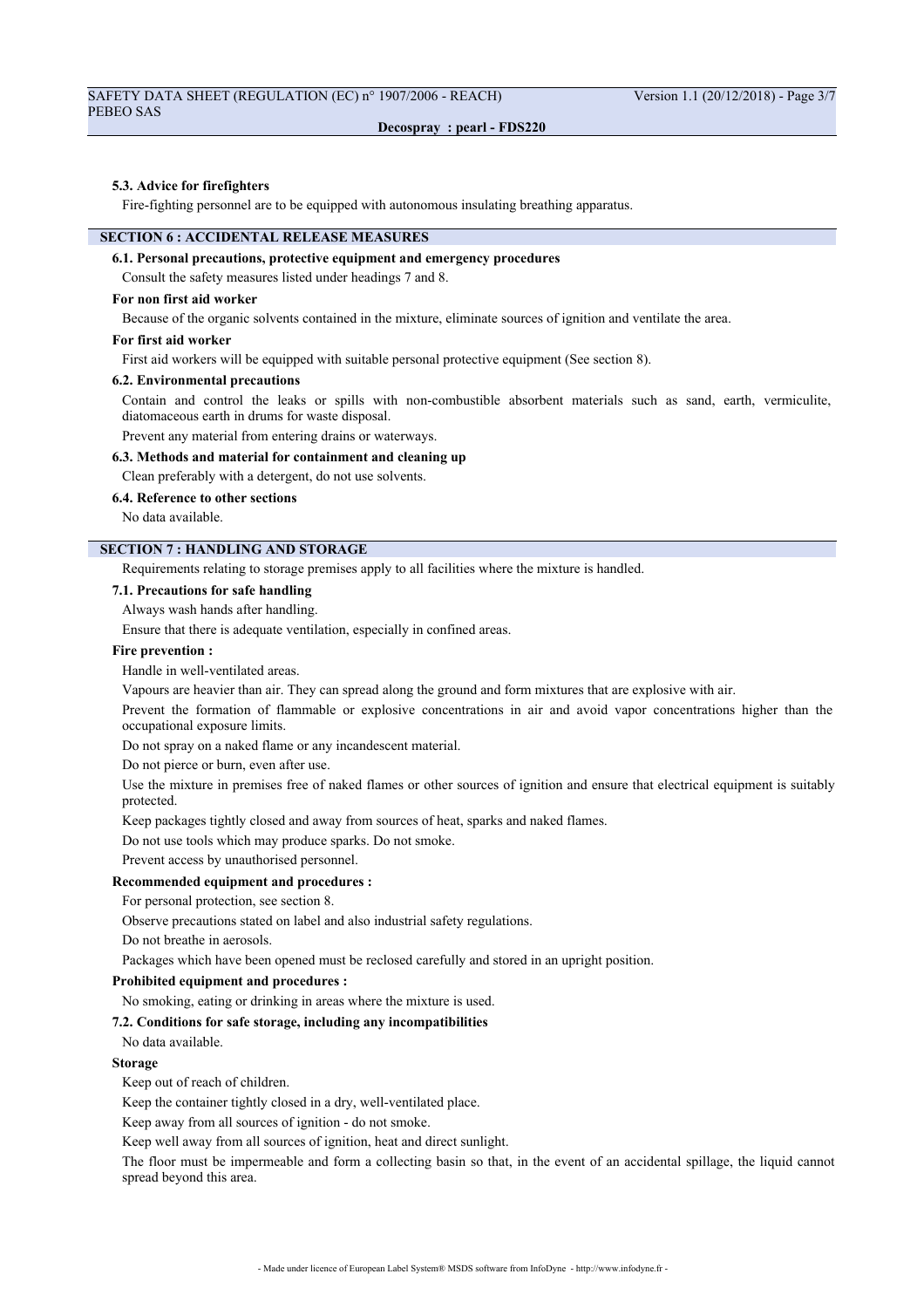Pressurised container: protect from sunlight and do not expose to temperatures exceeding 50°C.

### **Packaging**

Always keep in packaging made of an identical material to the original.

**7.3. Specific end use(s)**

No data available.

# **SECTION 8 : EXPOSURE CONTROLS/PERSONAL PROTECTION**

**8.1. Control parameters**

No data available.

**8.2. Exposure controls**

# **Personal protection measures, such as personal protective equipment**

Pictogram(s) indicating the obligation of wearing personal protective equipment (PPE) :



Use personal protective equipment that is clean and has been properly maintained.

Store personal protective equipment in a clean place, away from the work area.

Never eat, drink or smoke during use. Remove and wash contaminated clothing before re-using. Ensure that there is adequate ventilation, especially in confined areas.

# **- Eye / face protection**

Avoid contact with eyes.

Use eye protectors designed to protect against liquid splashes

Before handling, wear safety goggles in accordance with standard EN166.

**- Hand protection**

Wear suitable protective gloves in the event of prolonged or repeated skin contact.

Type of gloves recommended :

- Nitrile rubber (butadiene-acrylonitrile copolymer rubber (NBR))

**- Body protection**

Work clothing worn by personnel shall be laundered regularly.

After contact with the product, all parts of the body that have been soiled must be washed.

# **SECTION 9 : PHYSICAL AND CHEMICAL PROPERTIES**

# **9.1. Information on basic physical and chemical properties**

| <b>General information:</b>                            |                           |
|--------------------------------------------------------|---------------------------|
| Physical state:                                        | Fluid liquid.             |
|                                                        | Spray.                    |
| Important health, safety and environmental information |                           |
| pH:                                                    | Not relevant.             |
| Boiling point/boiling range :                          | Not specified.            |
| Explosive properties, lower explosivity limit $(\%)$ : | 3.3                       |
| Explosive properties, upper explosivity limit $(\%)$ : | 24.2                      |
| Vapour pressure $(50^{\circ}$ C) :                     | Below 110 kPa (1.10 bar). |
| Density:                                               | 0.81                      |
| Water solubility:                                      | Insoluble.                |
| Melting point/melting range :                          | Not relevant.             |
| Self-ignition temperature :                            | $271 °C$ .                |
| Decomposition point/decomposition range :              | Not relevant.             |
| $\%$ VOC :                                             | 63.9                      |
| Chemical combustion heat :                             | Not specified.            |
| Inflammation time:                                     | Not specified.            |
| Deflagration density:                                  | Not specified.            |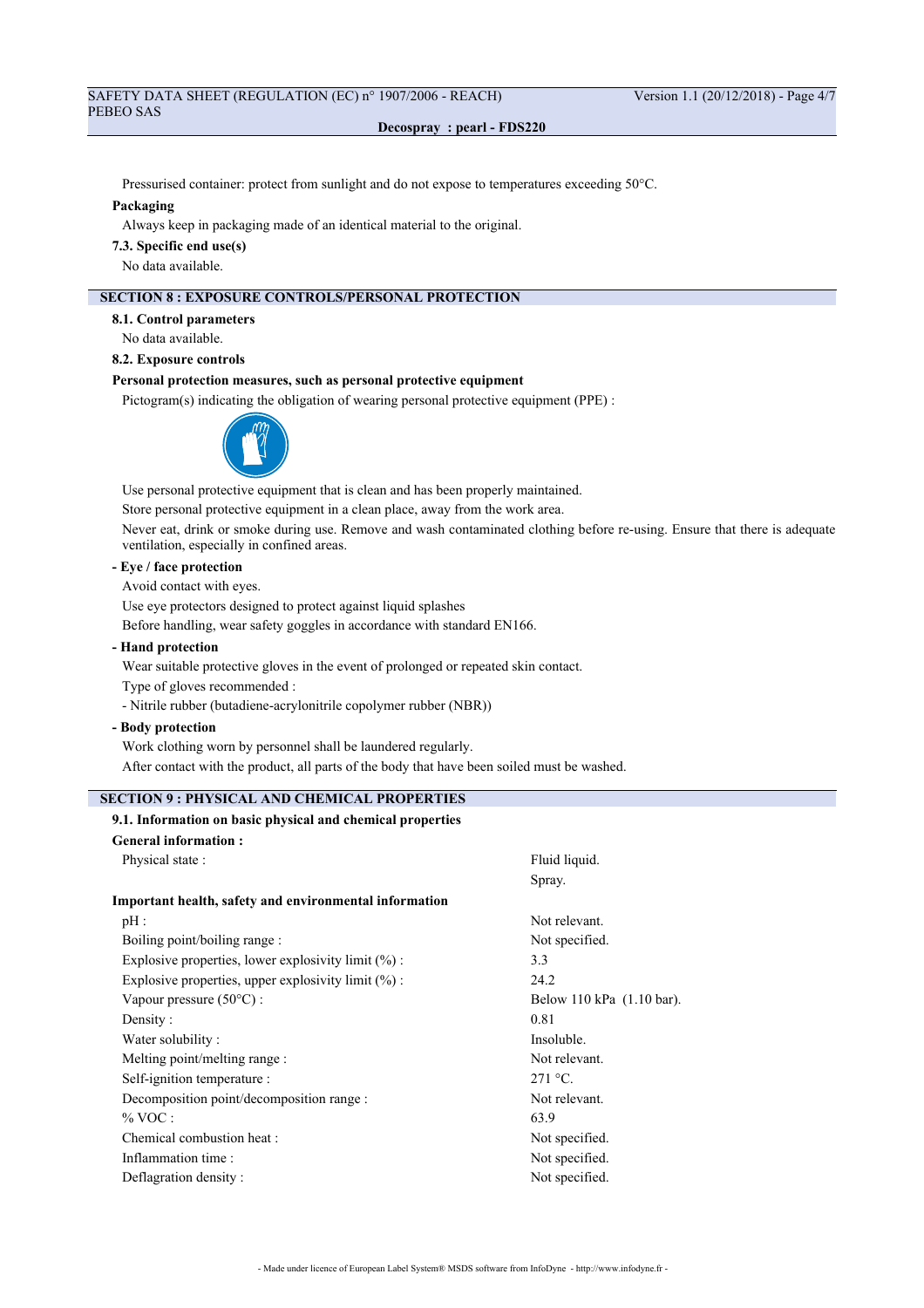| Inflammation distance:   | Not specified. |
|--------------------------|----------------|
|                          |                |
| Flame height :           | Not specified. |
| Flame duration:          | Not specified. |
| 9.2. Other information   |                |
| Enthalpy of combustion : | $5759$ kcal/kg |
| $VOC(g/l)$ :             | 514.6          |
|                          |                |

# **SECTION 10 : STABILITY AND REACTIVITY**

### **10.1. Reactivity**

No data available.

#### **10.2. Chemical stability**

This mixture is stable under the recommended handling and storage conditions in section 7.

# **10.3. Possibility of hazardous reactions**

When exposed to high temperatures, the mixture can release hazardous decomposition products, such as carbon monoxide and dioxide, fumes and nitrogen oxide.

# **10.4. Conditions to avoid**

Any apparatus likely to produce a flame or to have a metallic surface at high temperature (burners, electric arcs, furnaces etc.) must not be allowed on the premises.

# Avoid :

- heating
- heat

## **10.5. Incompatible materials**

No data available.

### **10.6. Hazardous decomposition products**

The thermal decomposition may release/form :

- carbon monoxide (CO)
- carbon dioxide (CO2)

# **SECTION 11 : TOXICOLOGICAL INFORMATION**

### **11.1. Information on toxicological effects**

Splashes in the eyes may cause irritation and reversible damage

# **11.1.1. Substances**

No toxicological data available for the substances.

# **11.1.2. Mixture**

No toxicological data available for the mixture.

**Monograph(s) from the IARC (International Agency for Research on Cancer) :**

CAS 64-17-5 : IARC Group 1 : The agent is carcinogenic to humans.

# **SECTION 12 : ECOLOGICAL INFORMATION**

## **12.1. Toxicity**

# **12.1.2. Mixtures**

No aquatic toxicity data available for the mixture.

### **12.2. Persistence and degradability**

No data available.

#### **12.3. Bioaccumulative potential**

No data available.

# **12.4. Mobility in soil**

No data available.

# **12.5. Results of PBT and vPvB assessment**

No data available.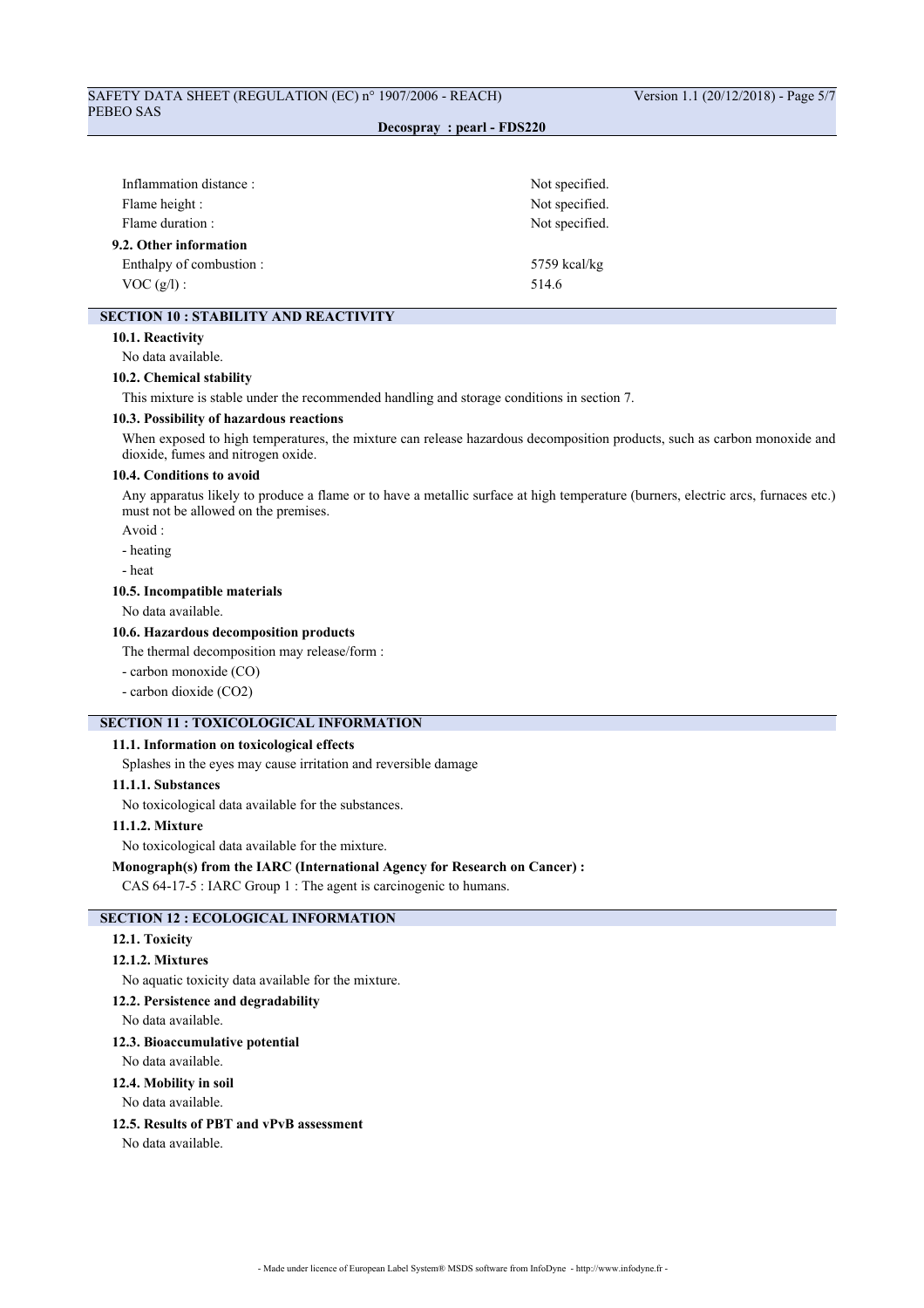# **12.6. Other adverse effects**

No data available.

# **SECTION 13 : DISPOSAL CONSIDERATIONS**

Proper waste management of the mixture and/or its container must be determined in accordance with Directive 2008/98/EC.

### **13.1. Waste treatment methods**

Do not pour into drains or waterways.

### **Waste :**

Waste management is carried out without endangering human health, without harming the environment and, in particular without risk to water, air, soil, plants or animals.

Recycle or dispose of waste in compliance with current legislation, preferably via a certified collector or company.

Do not contaminate the ground or water with waste, do not dispose of waste into the environment.

## **Soiled packaging :**

Empty container completely. Keep label(s) on container.

Give to a certified disposal contractor.

# **Codes of wastes (Decision 2014/955/EC, Directive 2008/98/EEC on hazardous waste) :**

20 01 27 \* paint, inks, adhesives and resins containing dangerous substances

15 01 04 metallic packaging

# **SECTION 14 : TRANSPORT INFORMATION**

Transport product in compliance with provisions of the ADR for road, RID for rail, IMDG for sea and ICAO/IATA for air transport (ADR 2017 - IMDG 2016 - ICAO/IATA 2017).

# **14.1. UN number**

1950

### **14.2. UN proper shipping name**

UN1950=AEROSOLS, flammable

## **14.3. Transport hazard class(es)**

- Classification :



# **14.4. Packing group**

-

# **14.5. Environmental hazards**

-

# **14.6. Special precautions for user**

| <b>ADR/RID</b> | <sup>1</sup> Class | Code              | Pack gr. | Label     | Ident.          | LO             | Provis.         |                | 'Cat. | Tunnel |
|----------------|--------------------|-------------------|----------|-----------|-----------------|----------------|-----------------|----------------|-------|--------|
|                |                    | .5F               |          | .         |                 | ∸              | 190 327 344 625 | E <sub>0</sub> |       | υ      |
|                |                    |                   |          |           |                 |                |                 |                |       |        |
| <b>IMDG</b>    | Class              | 2°Label           | Pack gr. | LO        | <b>EMS</b>      | Provis.        | EC              |                |       |        |
|                |                    | $ See$ SP63 $ $ - |          | See SP277 | <b>IF-D.S-U</b> | 63 190 277 327 | lE0             |                |       |        |
|                |                    |                   |          |           |                 | 344 381 959    |                 |                |       |        |

| <b>IATA</b> | Class      | 2°Label | Pack gr. | Passager  | Passager  | Cargo | Cargo  | Inote | EC |
|-------------|------------|---------|----------|-----------|-----------|-------|--------|-------|----|
|             | $\sim$ . 1 | --      |          | Forbidden | Forbidden | 203   | 150 kg | ΙAΙ   | E0 |
|             |            |         |          |           |           |       |        | A145  |    |
|             |            |         |          |           |           |       |        | A167  |    |
|             |            |         |          |           |           |       |        | A802  |    |